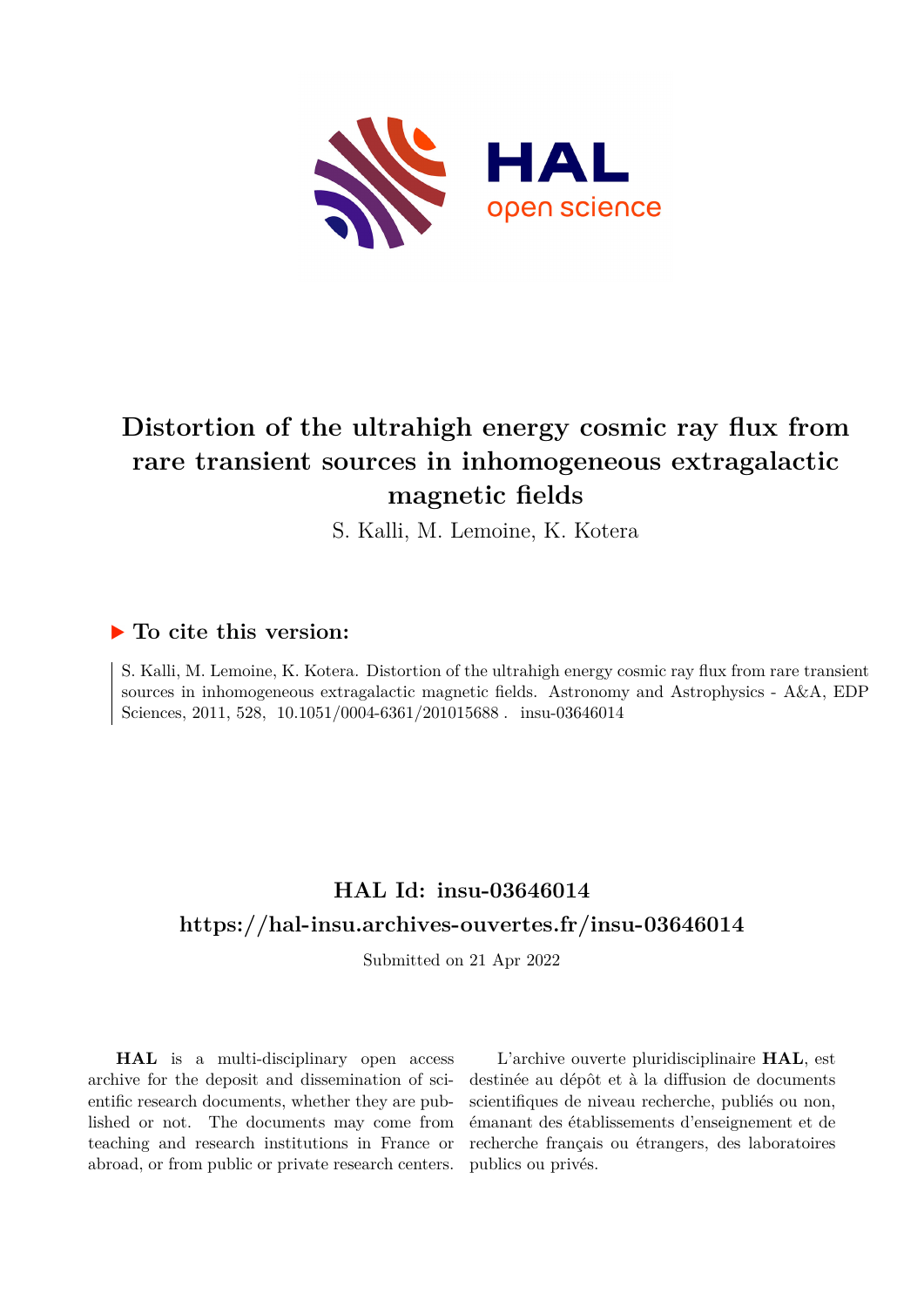### **Distortion of the ultrahigh energy cosmic ray flux from rare transient sources in inhomogeneous extragalactic magnetic fields**

S. Kalli<sup>1,2,3</sup>, M. Lemoine<sup>1</sup>, and K. Kotera<sup>1,4</sup>

- <sup>1</sup> Institut d'Astrophysique de Paris, CNRS Université Pierre & Marie Curie, 98bis boulevard Arago, 75014 Paris, France e-mail: kalli@iap.fr
- <sup>2</sup> Université Mohamed Boudiaf, Msila, Algérie
- <sup>3</sup> Laboratoire de Physique Mathématique et Physique Subatomique (LPMPS), Université Mentouri, Constantine, Algérie

Department of Astronomy & Astrophysics, Enrico Fermi Institute, and Kavli Institute for Cosmological Physics,

The University of Chicago, Chicago, Illinois 60637, USA

Received 3 September 2010 / Accepted 29 December 2010

#### **ABSTRACT**

Detecting and characterizing the anisotropy pattern of the arrival directions of the highest energy cosmic rays are crucial steps towards the identification of their sources. We discuss a possible distortion of the cosmic ray flux induced by the anisotropic and inhomogeneous distribution of extragalactic magnetic fields in cases where sources of ultrahigh energy cosmic rays are rare transient phenomena, such as gamma-ray bursts and/or newly born magnetars. This distortion does not involve an angular deflection but the modulation of the flux related to the probability of seeing the source on an experiment lifetime. To quantify this distortion, we construct sky maps of the arrival directions of these highest energy cosmic rays for various magnetic field configurations and appeal to statistical tests proposed in the literature. We conclude that this distortion cannot affect present experiments but should be considered when performing anisotropy studies with future large-scale experiments that record as many as hundreds of events above  $6 \times 10^{19}$  eV.

**Key words.** astroparticle physics – magnetic fields

#### **1. Introduction**

The origin of ultrahigh energy cosmic rays (UHECR) – particles with energy  $E \ge 10^{19}$  eV – remains one of the longest running outstanding problems of astrophysics. The extremely low flux that prevails at the highest energies, <sup>∼</sup>1/km2 /century, makes it difficult to accumulate more than a handful of events per year at  $~\sim$ 10<sup>20</sup> eV (=100 EeV). The construction of large-scale detectors has nevertheless brought a wealth of significant results in the past few years. In particular, the Fly's Eye experiment (Abbasi et al. 2008, 2010) and the Pierre Auger Observatory (Abraham et al. 2008a; Pierre Auger Collaboration et al. 2010) have detected a high energy cut-off at ~6 ×  $10^{19}$  eV, in excellent agreement with the predicted Greisen-Zatsepin-Kuzmin (GZK) cutoff (Greisen 1966; Zatsepin & Kuzmin 1966), which results from the pion production interaction of protons above that energy with cosmic microwave background photons. Strictly speaking, one cannot exclude at this stage that this cut-off represents the maximal energy during acceleration, yet if one accepts the GZK interpretation, this result would confirm that the sources of ultrahigh energy cosmic rays are extragalactic and located within the GZK sphere of radius ∼100 Mpc. Similar arguments and conclusions can be drawn for ultrahigh energy nuclei, although the energy loss differs, being caused by the photodissociation of the nuclei.

The Pierre Auger Observatory has also announced the detection of anisotropy at the 99% c.l. in the arrival direction map of UHECR with  $E \ge 6 \times 10^{19}$  eV (Abraham et al. 2007, 2008b). This anisotropy is expected if the (unknown) sources of ultrahigh energy cosmic rays reside in large-scale structure – which itself appears anisotropic up to depths of several hundreds of Mpc – provided that the magnetic deflection accumulated by the UHECR is not too large. A detailed analysis of the anisotropy pattern indicates that it is consistent with a distribution of UHECR sources across the local large-scale structure (Kashti & Waxman 2008; Koers & Tinyakov 2009; Pierre Auger Collaboration et al. 2009).

If confirmed by future data – this anisotropy is at present rejected by the HiRes experiment in the northern hemisphere (Abbasi et al. 2010) – this result would be of prime importance, notably because it would open the way to charged particle astronomy. In particular, one could envisage probing the distribution of the population of ultrahigh energy cosmic ray sources with future large-scale cosmic ray detectors, a crucial step towards the identification of the sources of these particles. This, of course, would require a large effort on the experimental side, to build detectors with an aperture significantly larger than already achieved. On the theoretical side, it also requires the understanding of the various biases that can distort our reconstruction of source properties from sky maps of arrival directions.

Magnetic fields on large scales, Galactic and intergalactic, are prime suspects in this regard, and many studies have been devoted to characterizing their influence on the arrival directions (see the discussion in Kotera & Lemoine 2008 and references therein). As our understanding of cosmic magnetic fields has improved over the years, the models have evolved. In particular, it is now understood that the typical amount of deflection must vary according to the direction in the sky, not only because the Galactic magnetic field exerts a different influence in different directions (e.g. Alvarez-Muniz et al. 2001; Takami & Sato 2008), but also because the projected extragalactic magnetic field appears to be anisotropic, as does the large-scale structure on the GZK sphere length scale.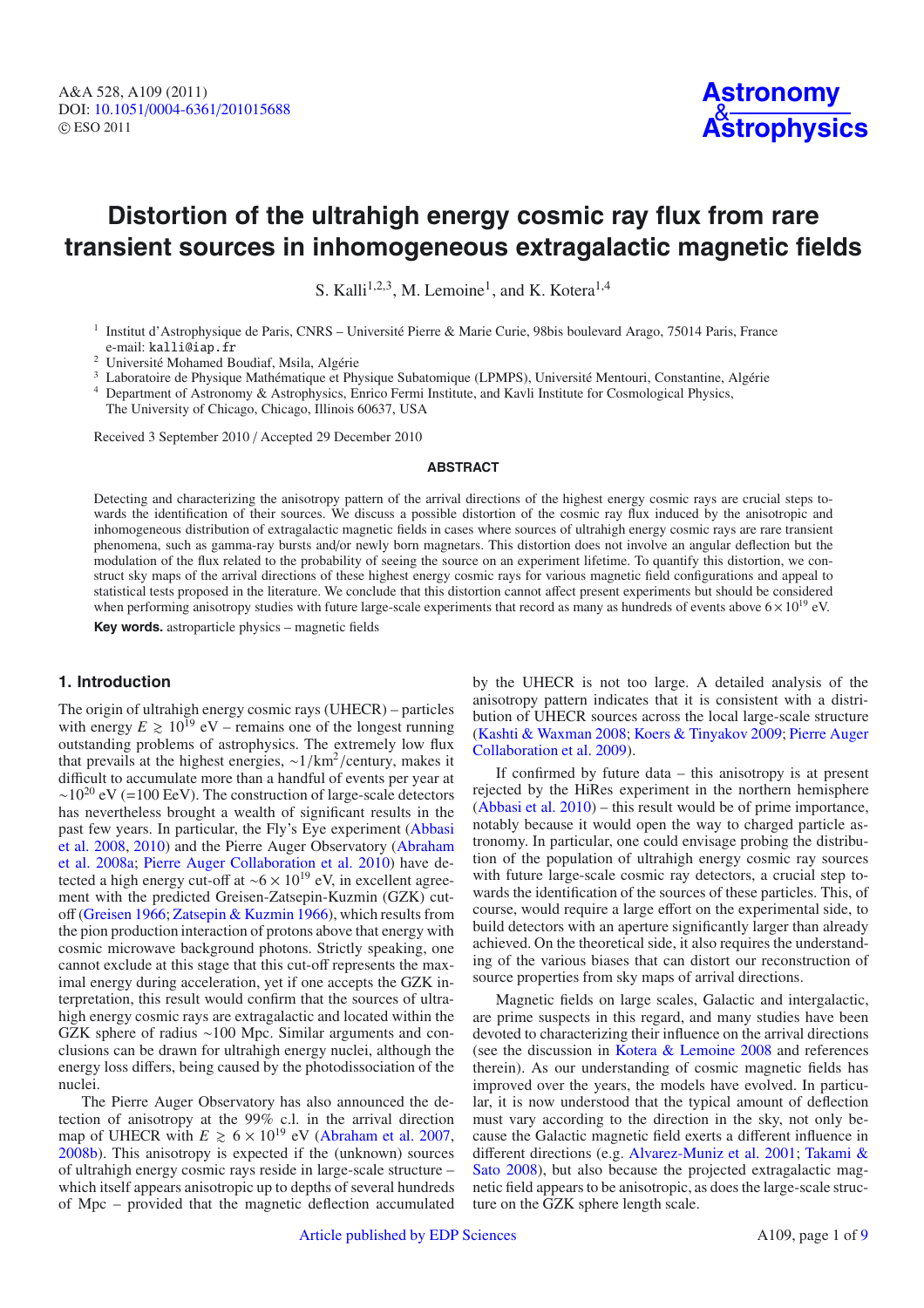In the present paper, we discuss a possible distortion of the maps of arrival directions that is associated with the inhomogeneous distribution of large-scale magnetic fields which has so far not been discussed. If sources of ultrahigh energy cosmic rays are rare and powerful events, such as gamma-ray bursts (Milgrom & Usov 1995; Vietri 1995; Waxman 1995) or newly born extragalactic magnetars (Arons 2003), the probability of detection of cosmic rays from a given source is extremely small in an experiment lifetime unless the arrival times of these cosmic rays have been substantially dispersed by intervening intergalactic magnetic fields. As we discuss in Sect. 2.1, this implies that the flux in those directions of the sky with small integrated column densities of magnetized gas should be low relative to the mean background flux. To assess the magnitude of this effect, we perform numerical Monte Carlo simulations of the event detection, assuming that the source distribution of ultrahigh cosmic rays follows the large-scale structure (traced using the PSCz catalogue, Saunders et al. 2000) and accounting for the inhomogeneous distribution of intervening magnetic fields.

Our study indicates that the above-mentioned effect could only marginally affect the results of current experiments such as the Pierre Auger Observatory, but that it should be taken into account by future experiments that might record as many as  $10^2-10^3$  events above 60 EeV. The magnitude of this effect is directly controlled by the average depth to scattering against magnetized structures in the intergalactic medium. The layout of the present paper is as follows. In Sect. 2, we discuss the general conditions relating to the source characteristics, the degree of magnetization of the Universe for which the above effect applies and we specify how the bias is modeled. In Sect. 3, we construct maps of arrival directions of ultrahigh energy cosmic rays for various magnetic configurations and we present quantitative estimates of the magnitude of the effect for simulated sets of events. We draw our conclusions in Sect. 4.

#### **2. Model**

#### 2.1. Magnetic field topology

As discussed in detail in Kotera & Lemoine (2008), the distribution of magnetic fields in the Universe, as experienced by a ultrahigh energy cosmic ray, is quite likely to be highly inhomogeneous, being comprised of magnetized structures such as filaments, halos of starburst galaxies, lobes of radio-galaxies, and halos of clusters, separated by giant unmagnetized voids. As long as the magnetic field  $B \le 10^{-12}$  G in some region, this region can be considered as unmagnetized from the point of view of the cosmic rays that traverse it. We note that even extreme models that predict magnetogenesis at high redshift with a strong magnetic field lead to the above picture, of a Universe in which filaments are much more strongly magnetized than the voids, as a result of the amplification of the magnetic field during structure formation and the dilution of the magnetic field in expanding voids.

In this situation, one may describe the propagation of the ultrahigh energy cosmic rays as a sequence of stochastic interactions with magnetized structures, which play the role of scattering agents. Notwithstanding deflection by the Galactic magnetic field, the overall effect is characterized in particular by the typical optical depth for magnetic deflection,  $\tau$ . The optical depth is dominated by the structures with the largest  $n\sigma$ , where *n* represents the space density and  $\sigma$  the cross-section of the magnetized halo. Scanning through the possible scattering agents in the Universe, Kotera  $\&$  Lemoine (2008) pointed out that the major protagonists in this stochastic UHECR propagation model are: (1) halos of old radio-galaxies with number density, typical radius and magnetic field in the range of  $n_{\text{rg}} \sim 3 \times 10^{-3} - 3 \times$ 10<sup>−2</sup> Mpc<sup>−3</sup>,  $r_{\text{rg}} \sim 1$ −3 Mpc, and  $B_{\text{rg}} \sim 1$ −10 × 10<sup>−8</sup> G respectively (Medina-Tanco & Enßlin 2001; Furlanetto & Loeb 2001); (2) magnetized galactic winds with  $n_{\text{gw}} = 2-5 \times 10^{-5} \text{ Mpc}^{-3}$ ,  $r_{\rm gw} = 0.5$ −1 Mpc, and  $B_{\rm rg} \sim 1 - 10 \times 10^{-8}$  G (Bertone et al. 2006); and/or (3) the filaments/walls themselves if they have been magnetized by some process or the filling factor of the above radio relics and superwinds in the filaments reaches unity. This can be summarized by saying that magnetized scattering centers are distributed in filaments/walls of large-scale structure – with typical interaction lengths of  $d_f \sim 30$  Mpc – and that these magnetized structures account for a covering fraction  $\eta$  < 1 of the filament/wall projected area. The typical optical depth for magnetic scattering on a GZK distance scale then reads

$$
\langle \tau \rangle \simeq 3\eta \left( \frac{l}{100 \text{ Mpc}} \right) \left( \frac{d_{\text{f}}}{30 \text{ Mpc}} \right)^{-1} . \tag{1}
$$

It is important to recall that one might well find  $\eta$  to be significantly smaller than unity if the filling factor of magnetized regions is small, as suggested for instance by the latest numerical simulations of enrichment of the intergalactic medium reported in Donnert et al. (2009). Nevertheless, one can bound the average optical depth below by the contribution of clusters of galaxies to the scattering depth: with a density  $n_c \sim 10^{-5}$  Mpc<sup>-3</sup>, and a radius out to which magnetization can be considered sufficient for UHECR deflection,  $r_c \sim a$  few Mpc, one finds that  $\langle \tau \rangle_c \sim 0.08(r/5 \text{ Mpc})^2 (l/100 \text{ Mpc})$ . We use a lower bound of 0.1 for  $\langle \tau \rangle$  to a depth of 100 Mpc in what follows.

Since the source distance of protons of energy  $\geq 60$  EeV cannot exceed 200 Mpc – comparable or smaller horizons are found for heavy nuclei – one expects the optical depth  $\tau$  to that distance to depend on direction angle, just as the projected largescale structure.

#### 2.2. UHECR bursting sources and inhomogeneous cosmic magnetic fields

Henceforth, we assume that the sources of ultrahigh energy cosmic rays are of the bursting type, with a rate per unit volume of  $\dot{n}_s$ . If the sources were steady emitters, then the effect described in this paper would not take place. The time delay imparted by the magnetic field cannot modify the flux predictions of steady emitters; the only effect of intervening magnetic fields is in this case limited to deflection. Nevertheless, we note that there are phenomenological arguments against the existence of steady sources of ultrahigh energy cosmic rays (see Lemoine & Waxman 2009, for instance).

We consider a volume element δ*V* located at a distance *r* from us, with an optical depth  $\tau$  against magnetic scattering. Cosmic rays emitted by sources in  $\delta V$  have a probability  $p_{\tau} = 1 - \exp(-\tau)$  of suffering at least one interaction with a magnetized system, hence of suffering a dispersion  $\Sigma_t$  in their arrival times, which can be calculated as follows. One interaction with a structure of magnetic field strength *B*, coherence length  $\lambda_B$ , and typical transverse size *r*, implies a time delay of  $\delta t \simeq 10^3$  yr (*r*/2 Mpc)<sup>2</sup>(*B*/10 nG)<sup>2</sup>( $\lambda_B$ /100 kpc)(*E*/100 EeV)<sup>-2</sup> (Kotera & Lemoine 2008); the total time delay then scales as the number of interactions  $N_{int}$  (which is Poisson distributed with a mean of  $\tau$ ). As pion production occurs in a stochastic way, the dispersion in the arrivaltimes at energies above 60 EeV is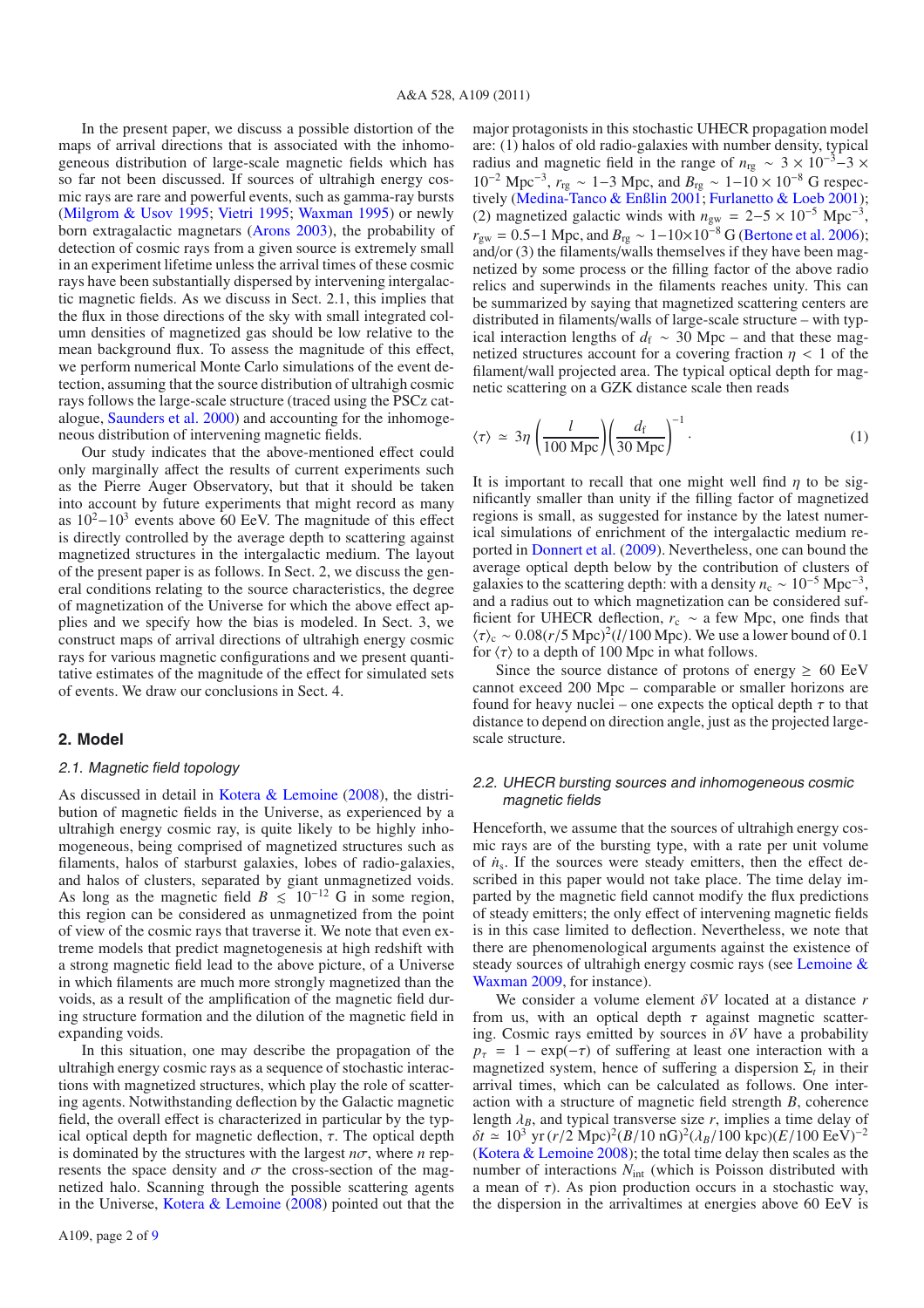comparable to the total time delay (Waxman & Miralda-Escude 1996; Lemoine et al. 1997; Kotera & Lemoine 2008), hence  $\Sigma_t \sim N_{\text{int}} \delta t$ . The average dispersion for those particles that experience at least one interaction can be straightforwardly evaluated as  $\Sigma_t = \tau [1 - \exp(-\tau)]^{-1} \delta t$ . Consequently, a detector of area  $A_{\text{exp}}$  and exposure time  $T_{\text{exp}}$  (with  $T_{\text{exp}} \ll \sigma_t$  expected) will record a mean number of  $N_{ev/s,\Sigma_t} = N_{UHECR}A_{exp}T_{exp}/(4\pi r^2\Sigma_t)$ from each source, assuming each produces  $N_{\text{UHECR}}$  cosmic rays above some threshold energy  $E_{thr}$ . The mean number of sources contributing is  $N_{s,\Sigma_t} = \dot{n}_s \delta V \Sigma_t$ , so that the mean total number of events received is  $N_{obs,\sigma_t} = N_{UHECR}A_{exp}T_{exp}\dot{n}_s \delta V/(4\pi r^2)$ . As expected, the dispersion in arrival times does not influence the flux. As is well-known, the cosmic-ray energy output  $E_{\text{UHECR}}$ per source and the source density rate  $\dot{n}_s$  are related to each other, in this case, through the normalization of the experimentally determined cosmic ray flux:  $E_{UHECR}n_s \approx 0.5 \times 10^{-44} \text{ erg/Mpc}^3/\text{yr}$ (Katz et al. 2009, for a recent estimate).

In principle, cosmic rays emitted by these sources also have a probability  $1 - p_\tau = \exp(-\tau)$  of traveling to Earth without suffering an interaction with a magnetized system in the intergalactic medium. However, from the point of view of an experiment, with lifetime  $T$ , the detection of these particles is extremely unlikely if the sources are rare and bursting, such as gamma-ray bursts. For instance, the occurrence rate of sources within a finite solid angle  $\Delta \Omega$ , out to some distance *r*, is given by:  $ν(\Delta \Omega)$  =  $3 \times 10^{-4}$  yr<sup>-1</sup> ΔΩ  $r_{100}^3$ *n*<sub>s,-9</sub>, where  $n_{s,-9} = n_s/10^{-9}$  Mpc<sup>-3</sup> yr<sup>-1</sup>,  $r_{100} = r/100$  Mpc, and  $\Delta\Omega$  is expressed in steradians. For reference, the most recent estimate of the local long gamma-ray burst rate is  $1.3 + 0.6 - 0.7 \times 10^{-9}$  Mpc<sup>-3</sup> yr<sup>-1</sup> (Wanderman & Piran 2010). The probability of detecting cosmic rays in that area of the sky is then  $Tv(\Delta\Omega) \ll 1$ .

If such cosmic rays were detected, they would produce a giant flare in the detector, i.e., a localized anomalously large number of cosmic ray events detected during a short period in time, if  $\dot{n}_s$  is as low as that considered above. In the absence of intergalactic deflection, the total dispersion in arrival times indeed reduces to the contribution of the turbulent component of the Galactic magnetic field; with a scale height of  $r_B \sim 2$  kpc (Han et al. 2006), strength  $\delta B_{MW} \sim 3 \mu$ G and coherence length  $\lambda_B \sim 100$  pc, one finds a time delay  $\delta t_{MW} \simeq$  $0.2 \text{ yr}(r_B/2 \text{ kpc})^2 (\delta B_{\text{MW}}/3 \mu\text{G})^2 (\lambda_B/100 \text{ pc}) E_{60}^{-2}$  and  $\sigma_{t,\text{MW}} \leq$  $\delta t$ <sub>MW</sub>, assuming that these cosmic rays are protons (see further below for heavier nuclei). Cosmic rays can be expected to have a similar dispersion in arrival times upon exiting the host galaxy of their source. Assuming that the total time dispersion for these particles is  $\delta t_{MW} \ll T$ , the mean number of events per source is  $N_{\text{ev/s,0}} = N_{\text{UHECR}} A_{\text{exp}} / (4\pi r^2)$ , much larger than expected according to the previous limit by a factor of  $\Sigma_t/T_{\text{exp}}$ . As to the mean number of sources contributing to the flux, one finds  $N_{s,0}$  =  $\dot{n}_s \delta V T_{\text{exp}}$ . To provide quantitative estimates, we write  $E_{\text{UHECR}} = 10^{53} E_{53} \text{ erg } (E_{53} \sim 1 \text{ provides the correct normal-}$ ization of the flux for  $\dot{n}_s \sim 10^{-9}$  Mpc<sup>-3</sup> yr<sup>-1</sup>) and estimate that  $N_{\text{ev/s},0} \sim 3 \times 10^4 E_{53} r_{100}^{-2}$  (for  $A_{\text{exp}} = 3000 \text{ km}^2$  corresponding to the Pierre Auger Observatory). No such flare has been observed by the Pierre Auger Observatory, for which the typical number of events per source above 60 EeV is on the order of unity or less (Abraham et al. 2008a).

When such flares are not detected, and one assumes that the sources are rare and bursting, then the arrival direction flux must be modulated by the probability of suffering at least one interaction with a magnetized system, which is  $p_\tau = 1 - \exp(-\tau)$  as discussed above. We note that this modulation might be even more extreme if the particle had to encounter more than one scattering event in order to disperse its arrival time sufficiently for it to be detectable; we adopt the above (slightly conservative) modulation in the following.

The above modulation formally corresponds to the conditional probability of detection given that no flare has been detected (under our model assumption that the source is bursting, of rare occurrence). It can also be seen as the consequence of a hierarchy of timescales. At a continuous rate, the detector registers particles that have experienced at least one interaction with magnetized systems in the intergalactic medium, provided that the occurrence rate  $\nu$  of bursting sources in the GZK sphere and the average dispersion across that distance scale satisfy  $\Sigma_t v \gg 1$ . However, the arrival direction map of these particles is modulated by  $p_{\tau}$ . To detect flares of particles that have traveled without interacting with magnetized structures, one would need to integrate over a timescale  $v^{-1}$ , but  $v^{-1} \gg T_{\text{exp}}$  for rare bursting sources.

Obviously, if the energy output of each source is small enough (see below), i.e. if the source occurence rate is sufficiently high, the flares detected without intergalactic deflection could produce fewer than one event in the detector, in which case one could not tell whether intergalactic deflection has taken place, and the modulation  $1 - \exp(-\tau)$  should not be applied. The latter statement depends of course directly on the exposure of the instrument. For the Pierre Auger Observatory, for instance, if no significant clustering is found (Abraham et al. 2008a) then no such flare (i.e. without intergalactic time dispersion) has been detected from bursting sources with energy output  $E_{\text{UHECR}} \geq 10^{49}$  erg. This implies that for sources with an occurrence rate  $\dot{n}_s \ll 10^{-5} \text{ Mpc}^{-3} \text{ yr}^{-1}$ , the above modulation  $1 - \exp(-\tau)$  should be taken into account when comparing the arrival directions of ultrahigh energy cosmic rays with possible source distributions. For future instruments with an aperture ten times that of the Pierre Auger Observatory, this upper bound on the density rate should be increased tenfold.

To summarize, the distortion of arrival directions maps that we examine in the following section takes place for bursting sources that rarely occur in the GZK sphere, as measured comparatively to an experiment lifetime. Gamma-ray bursts sources of ultrahigh energy cosmic rays and magnetars fall into this category. Regarding the latter, the typical energy output is  $\sim$ 10<sup>51</sup> erg at 10<sup>20</sup> eV for a typical rate of 10<sup>-5</sup>/yr per galaxy, i.e. ~10<sup>-7</sup> Mpc<sup>-3</sup> yr<sup>-1</sup> (Arons 2003). The acceleration of ultrahigh energy cosmic rays in blazar flares has also been discussed (Dermer et al. 2009); however, in this scenario the particles experience a substantial time delay ∼10<sup>5</sup> yr upon exiting the lobes of the associated radio-galaxy, hence the source appears as a steady emitter of ultrahigh cosmic ray sources for all phenomenological purposes. The effect that we discuss therefore does not apply to these models.

One cannot exclude that ongoing or future detectors could detect a giant flare associated with the observation of events that have not suffered dispersion in their arrival times, all the more so at source occurrence rates of  $\dot{n}_s \sim 10^{-6}$  Mpc<sup>-3</sup> yr<sup>-1</sup> and small depth to magnetic scattering of  $\tau$  < 1. The typical rise and decay timescale then corresponds to  $\leq \delta t_{\rm MW}$ , a fraction of a year. In this case, one would be able to asses directly the cosmic ray energy output of the source, along with the possible detection of a counterpart, which would provide unvaluable information.

Finally, we should mention that we have assumed that ultrahigh energy cosmic rays are protons. There is currently no clear determination of the chemical composition of ultrahigh energy cosmic rays. While the HiRes experiment has reported a composition with a proton fraction that increases beyond the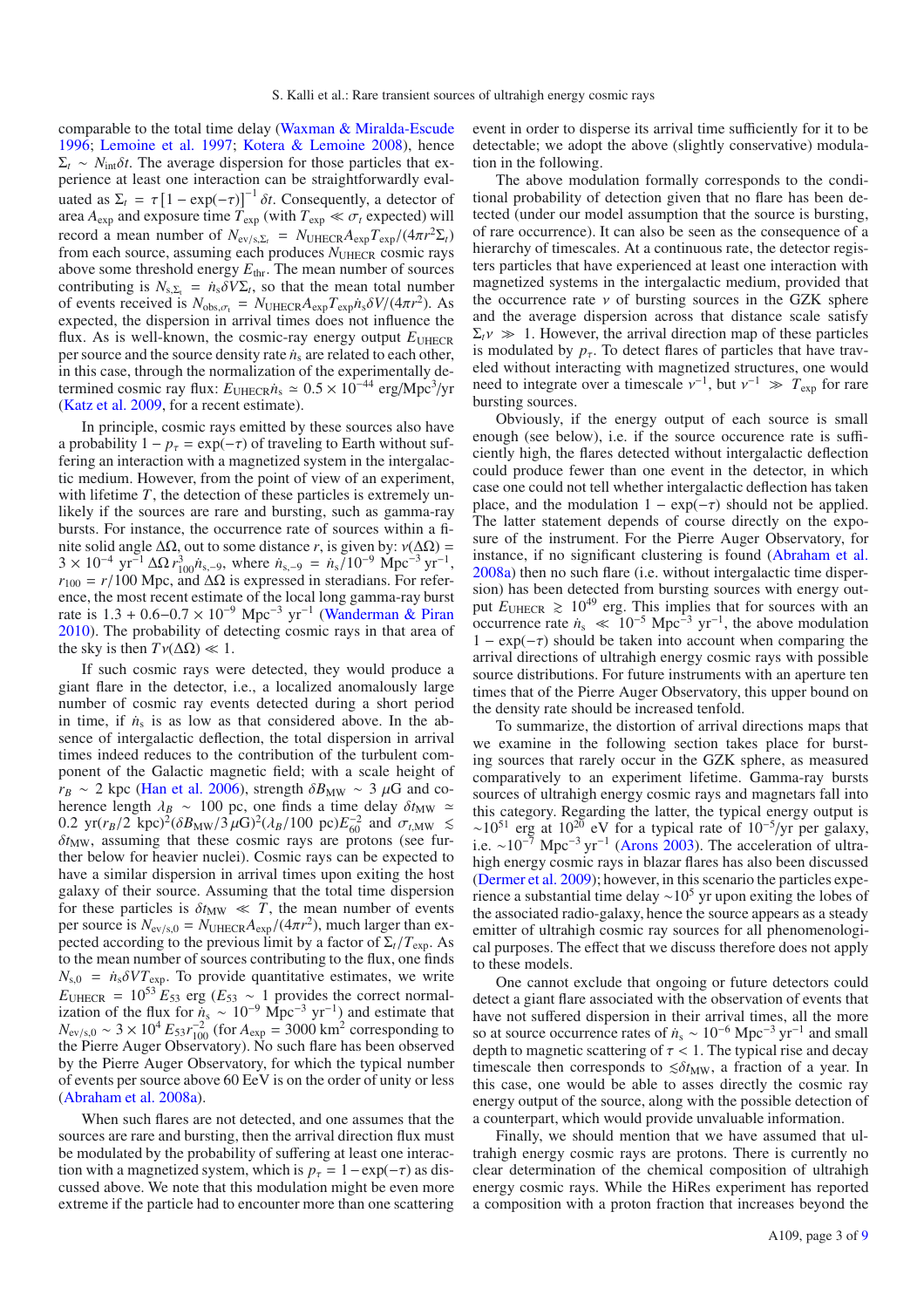ankle (Abbasi et al. 2010), the measurements of the Pierre Auger Observatory point instead toward a composition that becomes increasingly heavier beyond the ankle (Pierre Auger Collaboration et al. 2010). By themselves, these results of the Pierre Auger Observatory are somewhat puzzling because they may be in apparent contradiction with the anisotropy results (see e.g. Lemoine & Waxman 2009) and no hadronic model of shower reconstruction has so far been able to reproduce all of the composition data of the Pierre Auger Observatory (Pierre Auger Collaboration et al. 2010). Nevertheless, if the composition were predominantly heavy with charge  $Z \gg 1$ , then the above discussion would remain valid, but the sky maps discussed below would not be realistic owing to the large deflection imparted by the Galactic magnetic field. In practice, our imperfect knowledge of the Galactic magnetic field would limit the impact of the distortion discussed below.

#### 2.3. Flux calculation

To model the flux and simulate the events, we adapt the method introduced by Waxman et al. (1997): in a given volume element  $\delta V$ , the mean number of cosmic ray sources is written  $N_{s,\Sigma_t} = \dot{n}_s \Sigma_t \delta V$ , where  $\Sigma_t = \tau \delta t / [1 - \exp(-\tau)]$  on average, following Sect. 2.2; in our simulations, we neglect the random nature of  $\Sigma$ <sub>t</sub>, which can be regarded as a higher order effect as its magnitude does not modify the average flux, only the random fluctuations around this average. The mean number of cosmic ray events emitted by each source is then, following the earlier discussion,  $N_{\text{ev/s},\Sigma_t} = N_{\text{UHECR}} A_{\text{exp}} T_{\text{exp}} / (4\pi r^2 \Sigma_t)$  and the mean contribution to the flux from this region is therefore *N*ev/s,Σ*tN*s,Σ*<sup>t</sup>* . To account for multiple events per source, one considers the probability that  $S_i$  sources produce *i* events; these  $S_i$ variables are indeed independent of each other and Poisson distributed with mean  $N_{s,\Sigma_t}P_i$ , where  $P_i = N_{ev/s,\Sigma_t}^i \exp(-N_{ev/s,\Sigma_t})/i!$ is the Poisson probability that a given source produces  $i$  events (Waxman et al. 1997).

One can use the above direct averages multiplied by 1 −  $exp(-\tau)$  to compute an average flux distribution, as we do in Sect. 2.3.1. Direction-dependent effects are incorporated as follows. We use the following law to express the optical depth at distance *r* in direction *n*

$$
\tau(r, n) = \langle \tau \rangle \int_0^r \mathrm{d}l \frac{\rho_g(l, n)}{\langle \rho_g \rangle},\tag{2}
$$

which amounts to scaling the density of magnetized structures according to the galaxy density  $\rho_g(l, n)$  (at distance *l*, in the direction *n*). The average optical depth against scattering with magnetized structures  $\langle \tau \rangle$ , is calculated by averaging over all sky, and bears the typical values calculated in Eq. (1). In what follows, we use the definition  $\langle \tau \rangle_{100}$  to express this quantity calculated to a depth of 100 Mpc. The galaxy density is traced through the PSCz survey of galaxies (Saunders et al. 2000). We also assume that the density of sources follow the galaxy density as traced by the PSCz survey. These choices are motivated by the PSCz being a good tracer of star-forming galaxies, which should host bursting sources of ultrahigh energy cosmic rays such as gamma-ray bursts and magnetars, and contribute to the magnetic enrichment of the intergalactic medium. We then integrate the contributions of each volume element along *r* in each direction of the sky, modulated by the appropriate  $1 - \exp(-\tau)$  probability of intersection with magnetized structures, to compute the map of arrival directions.

We note that, for a given average source density  $\dot{n}_s$ , the final average number of events detected depends on the average optical depth as a consequence of the flux modulation by 1 −  $exp(-\tau)$  in each direction. To produce comparable sets of events, we thus rescale the density  $\dot{n}_s$  as a function of  $\tau$  in order to keep the average number of events fixed as  $\tau$  varies. It is straightforward to see that the all-sky average flux out to a distance *d* scales with average magnetic depth  $\tau$  as  $[1 - 1/\langle \tau \rangle + \exp(-\langle \tau \rangle)/\langle \tau \rangle]$ (with  $\langle \tau \rangle$  calculated up to depth *d*) if one assumes a homogeneous and isotropic distribution of sources and magnetized structures; if  $\langle \tau \rangle \ll 1$ , the flux is thus suppressed by  $\langle \tau \rangle/2$ , but the suppression factor converges to unity as  $1 - 1/\langle \tau \rangle$  for  $\langle \tau \rangle > 1$ . Therefore, for an average optical depth of order unity on the horizon distance scale for particles above the threshold energy  $E_{thr}$ , the source density must be renormalized by a factor of order unity. This renormalization lies well within the margins of the uncertainties in the absolute rate of possible sources.

To simulate a finite sets of events, we resort to Monte Carlo simulations, in which we rely on the above probability laws for  $S_i$ : in each volume element of the sky, we draw the random variable *S <sup>i</sup>*, which characterizes the number of sources contributing *i* events. The total number of events detected from that volume element is then  $\sum_{i=1}^{\inf} iS_i$ . In order to account for the modulation effect by  $p_{\tau}$ , we assume that the mean number of sources contributing to the flux in that volume element is  $p_{\tau}N_{s,\Sigma_t}$ .

#### 2.3.1. Mean flux

The cosmic ray (CR) differential flux produced by sources at distances smaller than  $r_{\text{max}}$  in direction  $\boldsymbol{n}$  is given by

$$
\mathcal{F}(n) = \frac{\dot{N}}{4\pi} \int_0^{r_{\text{max}}} \mathrm{d}l \, n_{\text{s}} \, b(l, n), \tag{3}
$$

where  $\dot{N}$  is the injection rate of particles by each source,  $b$  denotes the bias of the source distribution, which we relate – as explained above – to the galaxy density, i.e.  $b(l, n) = \rho_g(l, n)/\langle \rho \rangle$ ,  $\langle \rho \rangle$  is the mean density of the PSCz catalog,  $n_s = \sum_i \dot{n}_s$  is the average apparent source density, and  $\Sigma_t$  is the typical dispersion in arrival times (which we keep its average value fixed to, as discussed above). We consider two values of the apparent source density:  $n_s = 10^{-3}$  Mpc<sup>-3</sup> and  $n_s = 10^{-5}$  Mpc<sup>-5</sup>. The former corresponds to the number density of bright galaxies and the second is a lower bound inferred from experimental data, as follows. First of all, the distance traveled by the highest energy event  $(E > 10^{20} \text{ eV})$  detected by the Fly's Eye experiment (Bird et al. 1994) cannot exceed 50 Mpc; its detection thus indicates that at least one CR source exists in the field of view of Fly's Eye out to 50 Mpc, implying a source density  $n_s \ge 10^{-5}$  Mpc<sup>-3</sup>. Furthermore, the non-detection of significant clustering by the Pierre Auger Observatory (Abraham et al. 2008b) also implies that  $n_s \ge 10^{-5}$  Mpc<sup>-3</sup> (see the discussion in Kashti & Waxman 2008).

These two different apparent source densities lead to different predictions of the detection of multiplets of events. For  $n_s = 10^{-5}$  Mpc<sup>-3</sup> for instance, there are fewer sources in the GZK sphere, hence for a projected sample of  $N_{\text{ev}} = 100$  particles of energy above 80 EeV from sources located within a distance below  $r_{\text{max}} = 100$  Mpc, the number of apparent sources is ∼40 leading to the appearance of multiplets, which can be used to constrain the apparent source density. If  $n_s = 10^{-3}$  Mpc<sup>-3</sup> however, the number of sources is  $\sim$ 4 × 10<sup>3</sup>, hence the average number of event per source is smaller than unity. For an energy threshold of 60 EeV, the horizon increases to 200 Mpc, hence for a sample of 1000 particles as considered further below, the conclusions are similar.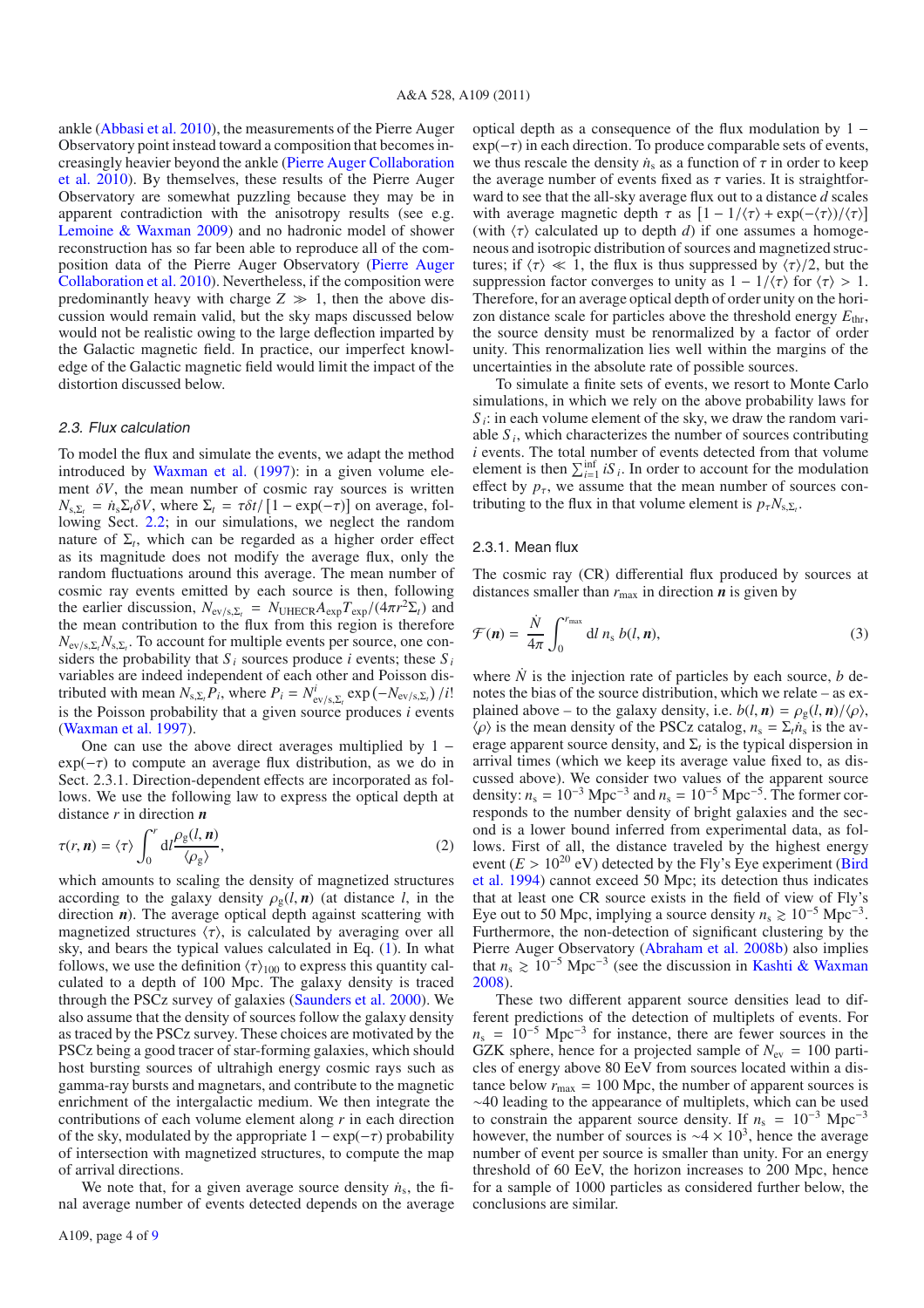We expect to detect more data from future experiments, such as Auger North and JEM-EUSO. The development of Auger North is due to start in 2011 in Colorado (USA); this experiment should reach an area of more than  $20000 \text{ km}^2$ , which represents an increase of about nearly an order of magnitude when compared to Auger South (Blümer & the Pierre Auger Collaboration 2010). The Extreme Universe Space Observatory onboard the Japanese Experiment Module (JEM-EUSO) is to be developed on the International Space Station in 2014 (Ebisuzaki et al. 2010). With a field of view of 60◦ from a 430 km orbiting altitude, the integrated exposure time should exceed  $10^6$  km<sup>2</sup> sr yr. One should thus expect to detect more than  $10<sup>3</sup>$  particles above  $7 \times 10^{19}$  eV during its five year operation. For this experiment, the non-observation of multiplets of events of energy above 80 EeV would indicate that  $n_s \ge 10^{-3}$  Mpc<sup>-3</sup>.

In our simulations, the flux is normalized to the expected total flux above a threshold energy  $E$ , i.e.  $N_{\text{tot}}(>E)$  =  $\int A_{\exp} T_{\exp} f(\Omega) \mathcal{F}(\mathbf{n}) d\Omega$ , where as before,  $A_{\exp}$  denotes the effective detector area,  $T_{\text{exp}}$  the observation time, and  $f(\Omega)$  the aperture of our fiducial experiment.

#### **3. Simulations**

#### 3.1. Sky maps

Using Eq.  $(3)$ , we construct sky maps of the average UHECR flux for two energy thresholds: 60 EeV and 80 EeV, corresponding to integration depths of 200 Mpc and 100 Mpc, respectively. These sky maps, that do not include any experiment exposure factor for completeness, are shown in Figs. 1 and 2 respectively. In each figure, the top panel shows the mean flux expected, if the sources follow the large-scale structure distribution and the modulation  $p<sub>\tau</sub>$  discussed above is ignored. In the bottom panel, a modulation of  $\langle \tau \rangle_{100} = 1$  has been adopted. Plotting this mean flux corresponds formally to what would be observed for a continuous distribution of sources (i.e. infinite apparent source density). The top panel, with no modulation, indicates what would be seen if the probability of scattering on the magnetized regions were everywhere unity, i.e.  $\langle \tau \rangle_{100} \rightarrow +\infty$ , or if the sources were steady emitters. The bottom panel shows the same map, but for bursting sources and including the modulation by the patchy distribution of magnetic field in the local Universe. For the sake of clarity, we have constructed these plots with a relatively narrow Gaussian filter in HEALPix (Górski et al. 2005) in order to smooth the galaxy distribution to a relatively high resolution ∼1◦. This resolution is higher than that of the PSCz catalog (about 7◦) and smaller than the typical deflection expected for the interaction with magnetic fields. In the actual simulations discussed below, we used a degraded filter with  $4° \times 4°$  pixels.

To take into account the effect of the magnetic configuration on the received flux, we multiply the mean flux from each individual cell (in three-dimensional Galactic coordinates *r*, *l*, *b*) by the probability  $p_{\tau}$ . We use several values of  $\langle \tau \rangle_{100}$ : 0.1, 1, 3, and ∞. We then obtain different models of CR distribution depending on the optical depth value. In the case  $\langle \tau \rangle \rightarrow \infty$ , the probability  $p_{\tau}$  is equal to 1 and we are able to observe all p particles roduced from powerful bursting sources that follow the large-scale structure (LSS). Hereafter, we refer to this configuration as "the LSS model". The two other magnetic configurations will be named according to the value of the optical depth, e.g.  $\langle \tau \rangle = 3$  model and  $\langle \tau \rangle = 1$  model.

Figures 1 and 2 present the sky maps of the UHECR differential flux normalized over the total expected flux for UHECR energy thresholds  $E = 60$  EeV and  $E = 80$  EeV. Generally



0.0010 0.060

**[Fig. 1.](http://dexter.edpsciences.org/applet.php?DOI=10.1051/0004-6361/201015688&pdf_id=1)** Sky maps in Galactic coordinates of the UHECR differential flux indicated in Eq. (3) for an energy threshold  $E = 60 \text{ EeV}$  corresponding to a depth of 200 Mpc. *Top panel*: LSS model, in which sources follow the matter distribution according to the PSCz survey and in which  $\langle \tau \rangle_{100} \rightarrow +\infty$ , corresponding to the assumption that the probability of scattering on a magnetized system is unity; *bottom panel*: same, but with  $\langle \tau \rangle_{100} = 1$ . The grey zone represents the mask of the PSCz catalog in which there is no information.

speaking, the distribution of the flux reflects the galaxy distribution following the LSS, but in the bottom map (corresponding to  $\langle \tau \rangle = 1$ ) the flux seems to be lower than in the top panel (corresponding to the LSS model,  $\langle \tau \rangle_{100} \rightarrow \infty$ ; in the bottom panel, the smaller number of scattering centers in the voids concentrate the flux around regions of overdensity such as the Virgo cluster (*b* ∼ 74◦, *l* ∼ −80◦), the Shapley cluster (*b* ∼ 29◦, *l* ∼ −54◦), the Centaurus cluster (*b* ~ 21°, *l* ~ −58°), the Hydra cluster (*b* ~ 26°,  $l \sim -101$ °), the Pavo-Indus cluster ( $b \sim -23$ °,  $l \sim -28$ °), the Fornax cluster ( $b \sim -53^\circ$ ,  $l \sim -124^\circ$ ), and the Perseus Pices cluster ( $b \sim -17°$ ,  $l \sim 124°$ ), with a concomittant reduction in the underdense areas of the sky. The general effect of the distortion that we discuss here is thus to cluster the arrival directions more strongly in the densest areas of the sky.

#### 3.2. Statistical tests

To quantify the observed effect on the sky maps, we use various statistical tests that have been discussed in the literature and are related to the anisotropy of ultrahigh energy cosmic ray arrival directions: the  $\chi^2$  test (Cuoco 2007), the one-dimensional Kolmogorov-Smirnov test (Koers & Tinyakov 2009), the twodimensional Kolmogorov-Smirnov test (Harari et al. 2009), the *Y* test (Koers & Tinyakov 2009), the correlation test  $X_C$  (Kashti & Waxman 2008), and the Kuiper test. Although we tested them all, we present in what follows the results of those tests that have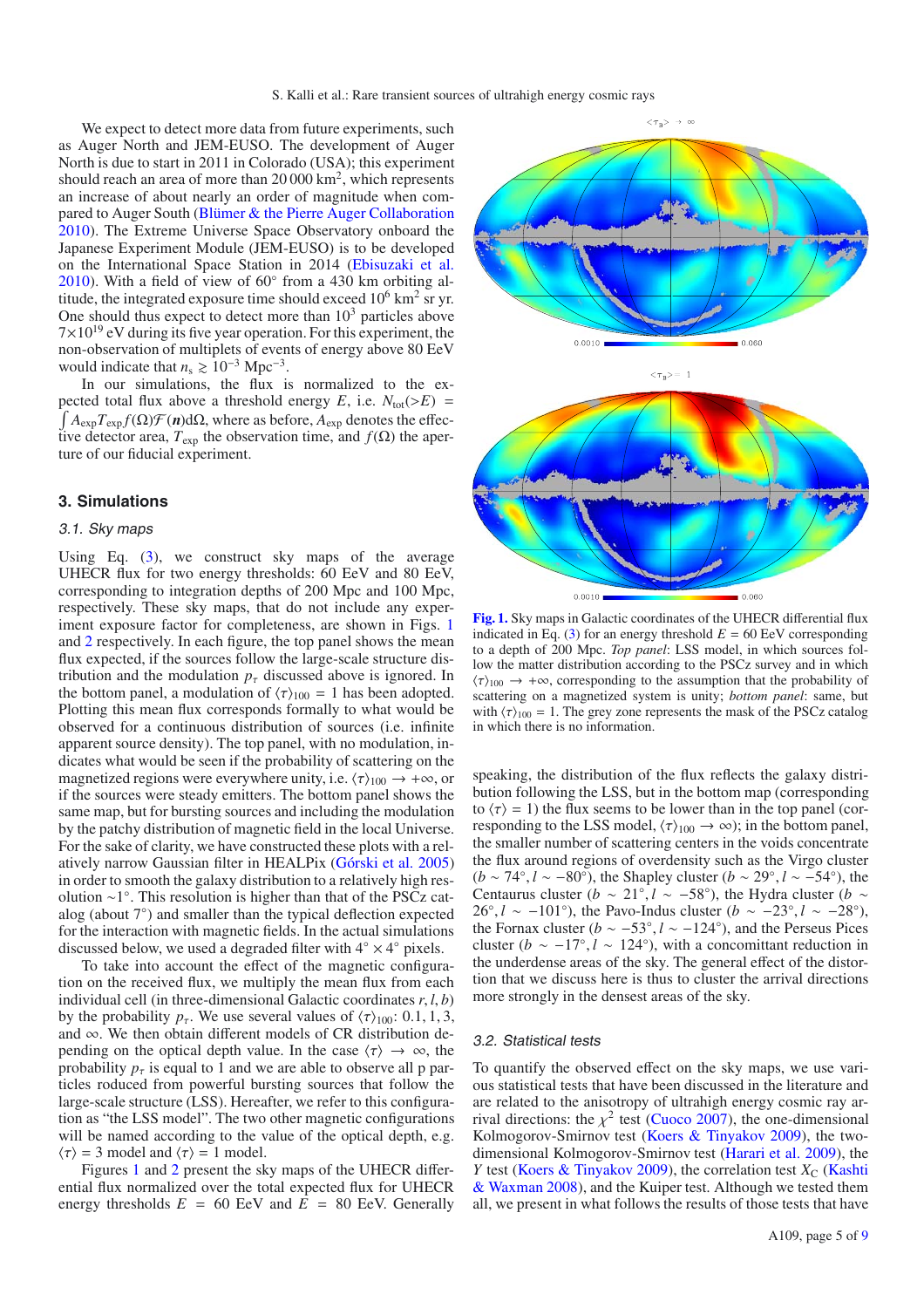

**[Fig. 2.](http://dexter.edpsciences.org/applet.php?DOI=10.1051/0004-6361/201015688&pdf_id=2)** Same as Fig. 1, for an energy threshold  $E = 80$  EeV, corresponding to a depth of 100 Mpc.

proven to be the most sensitive: the  $X<sub>C</sub>$  test, the two-dimensional Kolmogorov-Smirnov test, and the Kuiper test. The  $X<sub>C</sub>$  test was found in Kashti & Waxman (2008) to be more sensitive to the anisotropy signature than the power spectrum and the twopoint correlation function. The two-dimensional Kolmogorov-Smirnov test was used in Harari et al. (2009) to exclude isotropy when studying the UHECR distribution. And finally the Kuiper test, which is similar to the *Y* test defined in Koers & Tinyakov (2009), was found to have the highest statistical power of all considered statistical tests when considering a small number of high energy events. We tried to span different types of tests: the  $X<sub>C</sub>$  test relies on binning the sky, and the Kuiper and twodimensional Kolmogorov-Smirnov tests depend on cumulative functions of the flux, the first being one dimensional, the second involving the Galactic coordinates *l* and *b*. Using these tests, we compare the distributions of simulated events from different models to the average distributions of events in the LSS model. (i.e.  $\langle \tau \rangle_{100} \rightarrow \infty$ ).

As explained in Sect. 2.3, we generate two sets of simulated events for each model, corresponding to two possible threshold energies  $E = 60$  EeV and  $E = 80$  EeV, i.e. a set of  $N_{\rm ev}$  = 100 particles sampled neglecting the contribution from sources beyond 100 Mpc (corresponding to the horizon for particles above 80 EeV) and a set of  $N_{\rm ev} = 1000$  particles from possible sources within 200 Mpc (corresponding to the horizon for particles above 60 EeV).

For the  $X<sub>C</sub>$  test, we divide the sky into angular bins of size 4◦×4◦ to avoid the local magnetic field effect as mentioned above and use two reference models: the isotropic model in which the arrival directions are purely isotropic (in the absence of experimental aperture sensitivity) and the LSS model with  $\langle \tau \rangle_{100} \rightarrow \infty$ . We then compare the number of simulated events per bin in the tested model to average numbers of events from the two reference models following the formula

$$
X_{\rm C} = \sum_{i=1}^{N_{\rm tot}} \frac{(N_i^{\tau} - \langle N_{i, \rm LSS} \rangle)(\langle N_{i, \rm iso} \rangle - \langle N_{i, \rm LSS} \rangle)}{\langle N_{i, \rm LSS} \rangle},\tag{4}
$$

where  $N_i^{\tau}$  denotes the number of simulated events in angular bin *i* from the model to be tested with magnetic optical depth  $\tau$ ,  $\langle N_{i1} \rangle$  denotes the average number of events expected in angular bin *i* in the reference LSS model and  $\langle N_{i,iso} \rangle$  corresponds similarly to the average number of events expected in angular bin *i* in the isotropic model.

For the other two tests, we take as a reference model the LSS model and use cumulative distributions of the flux. The Kuiper test measures the quantity *V*, which is defined as the maximum deviation above and below the two considered cumulative distributions. Following Koers & Tinyakov (2009), we name  $C_{\text{rand}}(\mathcal{F})$  the cumulative distribution of the simulated integrated flux from the model to be tested and  $C_{total}(\mathcal{F})$  the cumulative distribution of the expected integrated flux from the reference model. We then have

$$
V = \max[C_{\text{rand}}(\mathcal{F}) - C_{\text{total}}(\mathcal{F})] + \max[C_{\text{total}}(\mathcal{F}) - C_{\text{rand}}(\mathcal{F})].
$$
 (5)

For the two-dimensional Kolmogorov-Smirnov test, each simulated event *n* is characterized by its galactic coordinates  $(l_n, b_n)$ ; the sky plane is then divided into four quadrants close to this direction  $(l < l_n, b < b_n)$ ,  $(l > l_n, b < b_n)$ ,  $(l < l_n, b > b_n)$ , and  $(l > l_n, b > b_n)$  and the test computes the differences between the cumulative distributions of the tested and reference models in each of the four quadrants. This procedure is repeated  $4 \times N_{\text{ev}}$ times and  $D_{ks}$  is defined as the maximum of these differences (between the cumulative distributions of the tested and reference models). In other words,

$$
D_{\rm KS} = \max_{Q=1..4} \left[ |C_{\rm rand}^Q(l, b) - C_{\rm total}^Q(l, b)| \right],\tag{6}
$$

where  $(l, b)$  are the Galactic coordinates of the cosmic ray positions and *Q* is one of the four quadrants with respect to a simulated event position in which data can be accumulated.

With that being defined, we plot the histograms of the *X*C, *V*, and *D*KS distributions from 1000 Monte Carlo realizations. In detail, Fig. 3 presents the distributions of  $X_C$  from 1000 Monte Carlo realisations of 100 simulated events of energy above 80 EeV (top panel) and 1000 simulated events with energy above 60 EeV (bottom panel). In the top panel, we note some overlap between the LSS and the other models with finite  $\langle \tau \rangle_{100}$ , the magnitude of which depends on the value of  $\langle \tau \rangle_{100}$ . However, the effect of the finite magnetic optical depth becomes pronounced in the lower panel, representing the case of  $N_{\text{ev}} = 1000$  above 60 EeV. We note that these statistics are for instance well within the capabilities of the JEM-EUSO mission. In Fig. 4, we plot the distributions of  $V$  (top) and  $D_{KS}$  (bottom) for 1000 Monte Carlo realisations of 1000 simulated events with energy above 60 EeV; we have chosen this set of events for illustration because it appears more sensitive, as indicated by the previous figure. Qualitatively speaking, the  $X_C$  distribution appears to be a more efficient discriminator of the effect discussed here. One might resort to definite statistical tests to quantify the sensitivity of these tests to the effect of finite optical depth but, given the exploratory nature of this discussion, the general trend indicated by the above figures suffices.

The comparison of the top and bottom panels of Fig. 3 indicates that a larger number of events is more important in probing this effect, than a stronger anisotropy of the arrival directions.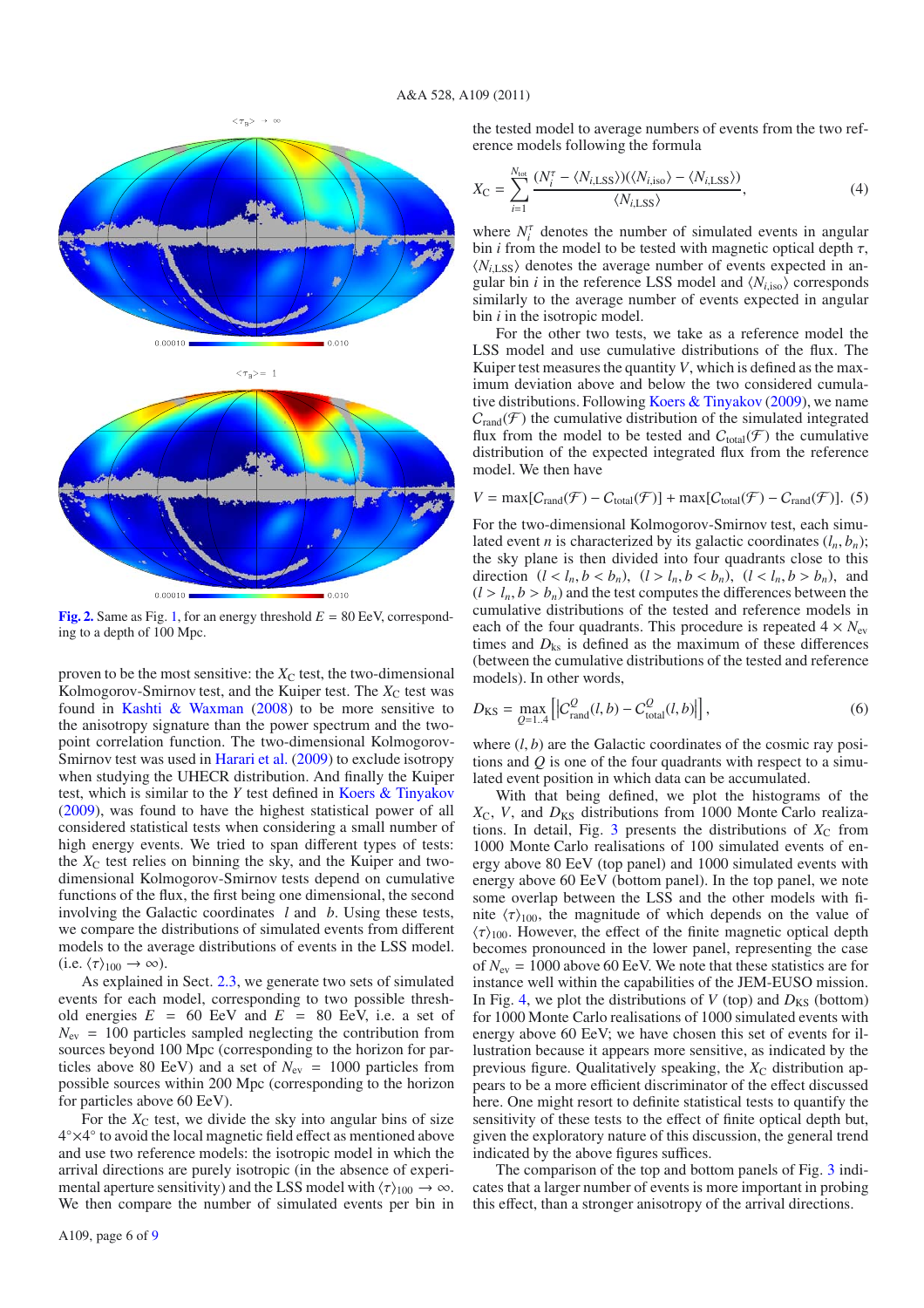

**[Fig. 3.](http://dexter.edpsciences.org/applet.php?DOI=10.1051/0004-6361/201015688&pdf_id=3)** Distribution of  $X_C$  from 1000 Monte Carlo realisations of 100 simulated events with energy above 80 EeV (*top*) and 1000 simulated events with energy above 60 EeV (*bottom*). Mean source density  $n_s = 10^{-3}$  Mpc<sup>-3</sup>. The dotted curves represent the isotropic model, the hatched curves denote the LSS model and from left to right we have  $\langle \tau \rangle_{100} = 0.1, \langle \tau \rangle_{100} = 1$ , and  $\langle \tau \rangle_{100} = 3$ .

Figure 5 allows us to probe the sensitivity of the above results to the mean source density. In this figure, we show the distribution of  $X_C$  from 1000 Monte Carlo realisations of 1000 simulated events of energy above 60 EeV for  $n_s = 10^{-5}$  Mpc<sup>-3</sup>, which corresponds to the existing lower bound on *n*s. When comparing with the bottom panel of Fig. 3 where  $n_s = 10^{-3}$  Mpc<sup>-3</sup>, we note that a lower source density implies a relatively weaker sensitivity to the effect of finite magnetic optical depth. This results directly from the stronger clustering of events in given locations of the sky, which limits the number of directions with which one can sample the sky maps shown in Fig. 1. Several remarks are in order in this respect. First of all, one may hope that future large-scale experiments will be able to determine the mean source number density from the statistics of multiplets. If not, at the very least, one would infer that  $n_s \ge 10^{-3}$  Mpc<sup>-3</sup>, hence for the present purpose the exact value of the present parameter is unimportant. Assuming that the mean source density is known, it would be interesting to explore the information contained in the statistics of multiplets in different regions of the sky, as these



**[Fig. 4.](http://dexter.edpsciences.org/applet.php?DOI=10.1051/0004-6361/201015688&pdf_id=4)** Distribution of *V* (*top*) and  $D_{KS}$  (*bottom*) from 1000 Monte Carlo realisation 1000 simulated events with energy above 60 EeV. Mean source density  $n_s = 10^{-3}$  Mpc<sup>-3</sup>. The dotted curves represent the isotropic model, the hatched curves denote the LSS model and from right to left we have  $\langle \tau \rangle_{100} = 0.1$ ,  $\langle \tau \rangle_{100} = 1$ , and  $\langle \tau \rangle_{100} = 3$ .

would obviously provide additional tools that are sensitive to the above effect; this a study requires us to handle a larger dimensionality of parameter space, thus is left to future work.

#### 3.3. Application to the Pierre Auger Observatory data

To date, the only catalog of events above 60 EeV publicly available is that released by the Pierre Auger Collaboration (Abraham et al. 2008b). We thus now use this catalog as a testbed for the previous tests. Since the catalog contains 27 events above 57 EeV, which is reduced further to 18 by applying the PSCz mask, the statistics is obviously limited and the present exercise should be taken as an example.

We use the Auger aperture given by

 $W(\delta) = \cos(a_0) \cos(\delta) \sin(\alpha_m) + \alpha_m \sin(a_0) \sin(\delta),$ 

where  $a_0 = -35^\circ$  is the Auger southern site latitude and  $\alpha_m$  is given by

$$
\alpha_{\rm m} = \begin{cases} 0 & \text{if } \xi > 1 \\ \pi & \text{if } \xi < -1 \\ \cos^{-1}(\xi) & \text{otherwise} \end{cases}
$$

and

$$
\xi = \frac{\cos(\theta_{\text{max}}) - \sin(a_0)\sin(\delta)}{\cos(a_0)\cos(\delta)}.
$$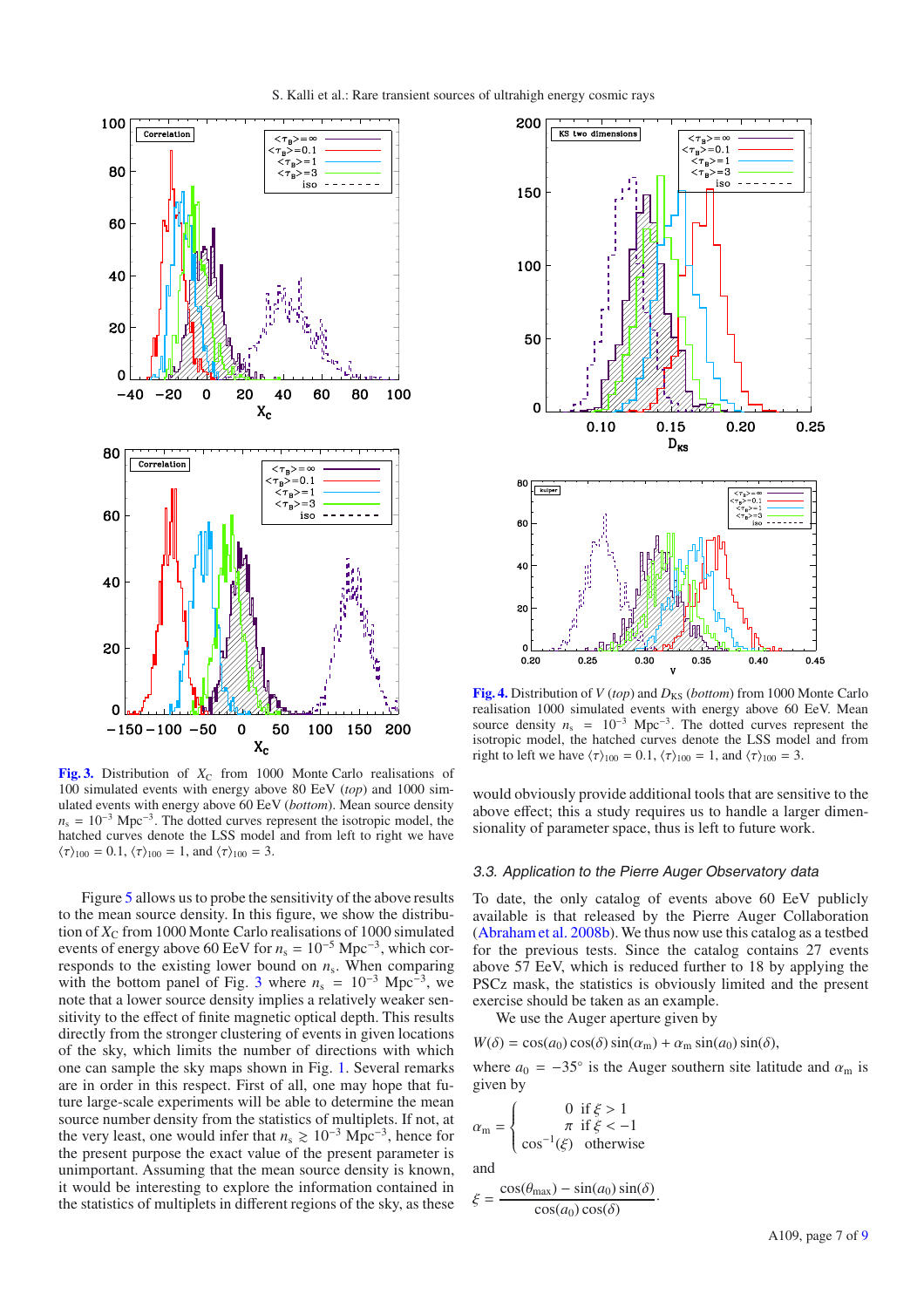150

 $100$ 

50

 $\mathcal{C}_{\mathcal{C}}$ 

 $-5$ 



**[Fig. 5.](http://dexter.edpsciences.org/applet.php?DOI=10.1051/0004-6361/201015688&pdf_id=5)** Distribution of  $X<sub>C</sub>$  from 1000 Monte Carlo realisations of of 1000 simulated events with energy above 60 EeV. The adopted mean source density is  $n_s = 10^{-5}$  Mpc<sup>-3</sup>. The dotted curves represent the isotropic model, the hatched curves denote the LSS model and from left to right we have  $\langle \tau \rangle_{100} = 0.1$ ,  $\langle \tau \rangle_{100} = 1$ , and  $\langle \tau \rangle_{100} = 3$ .

Figure 6 shows the statistical distributions of  $X<sub>C</sub>$  reconstructed for the different models using Monte Carlo simulations, while the vertical line indicates the value obtained for the Auger events. In accordance with the choice of threshold energy, we have limited the horizon to 200 Mpc. There is an almost complete overlap between the histograms of the LSS and the other models. Our study confirms that the statistics of these published Pierre Auger events appear inconsistent with the isotropic model and consistent with the LSS model (see Kashti & Waxman 2008; Koers & Tinyakov 2009; Pierre Auger Collaboration et al. 2009). We also recover a (marginal) tendency, as noted in Kashti & Waxman (2008), for the arrival directions to favor a scenario in which the apparent arrival directions cluster more strongly than the LSS traced through the PSCz; in our case, this is represented by the  $X<sub>C</sub>$  test for the Auger events tending to measure smaller  $\langle \tau \rangle_{100}$  values, although we note that this tendency remains at most marginal.

We noted in Figs. 3 and 4 that the studied effect becomes noticeable when the number of simulated events with energy above 60 EeV is of the order of  $10^2-10^3$ ; as expected, the effect is too weak to affect the Pierre Auger results and allow any clear distinction between the different models.

#### **4. Conclusions**

We have discussed the possible distortion of the sky maps of UHECR arrival directions associated with the inhomogeneous distribution of large-scale magnetic fields. As the effect of the extragalactic magnetic field on the UHECR trajectories may be described by a set of stochastic interactions with magnetized structures, its influence can be conveniently characterized by the optical depth to magnetic deflection  $\tau$ . Assuming that the UHECR sources are of the bursting type, such as gamma-ray bursts or newly born magnetars, and that their occurrence rate in the GZK sphere is low, we have argued that the relative lack of magnetized structures in those areas of the sky that have  $\tau$  < 1 should lead to a depleted cosmic-ray flux from these directions



 $x_c$ 

 $\mathbf 0$ 

 $\langle \tau_{\rm B} \rangle = \infty$ 

 $\langle \tau_{\rm B} \rangle = 0.1$ 

 $\zeta_{\tau_B}$ >=1  $\langle \tau_{B} > 3$ 

iso

5

 $\frac{1}{2} \left( \frac{1}{2} \right) \left( \frac{1}{2} \right) \left( \frac{1}{2} \right) \left( \frac{1}{2} \right)$ 

10

compared to those detected from these directions if one assumed that the sources were steady emitters. This is mainly related to the particles in those areas of the sky, having a probability  $\tau$  of interacting with a magnetized structure, which in the above scenario represents a necessary condition for the source to be observable in an experiment lifetime. It is important to emphasize that the effect that we have discussed here is different from the standard angular deflection associated with extragalactic magnetic fields. While angular deflection modifies the arrival direction without altering the flux, the effect that we discuss directly affects the flux from some regions of the sky.

To quantify this distortion, we have constructed sky maps of UHECR arrival directions from bursting sources residing in the large scale structure for two energy thresholds of 60 EeV and 80 EeV (see Figs. 1 and 2). We have considered different configurations of the large-scale magnetic field and taken into account the modulation associated with the probability of experiencing at least one interaction with a magnetized system  $p_\tau = 1 - \exp(-\tau)$ . Each model is then characterized by the value of  $\langle \tau \rangle_{100}$ , which expresses the average optical depth of magnetic deflection calculated to a depth of 100 Mpc. We have then used various statistical tests previously described in the literature, particularly the  $X<sub>C</sub>$  test (see Eq. (4)), which measures the correlation between the simulated events from the model to be tested and the average expected number of events from two reference models, one model with isotropic arrival directions and one model in which the sources are distributed according to the large-scale structure such that the effect of finite magnetic optical depth is neglected. Inspired by the statistics expected for future large-scale experiments, we have applied these tests to two sets of events:  $N_{\rm ev} = 100$  events with  $E > 80$  EeV and  $N_{\rm ev} = 1000$  events with  $E > 60$  EeV, respectively. The histograms from the second set of events show more distinguishable models because of the high number of expected events (see Figs. 3 and 4). We have also considered the catalog of events (27 events above 57 EeV) released by the Pierre Auger Observatory as an example.